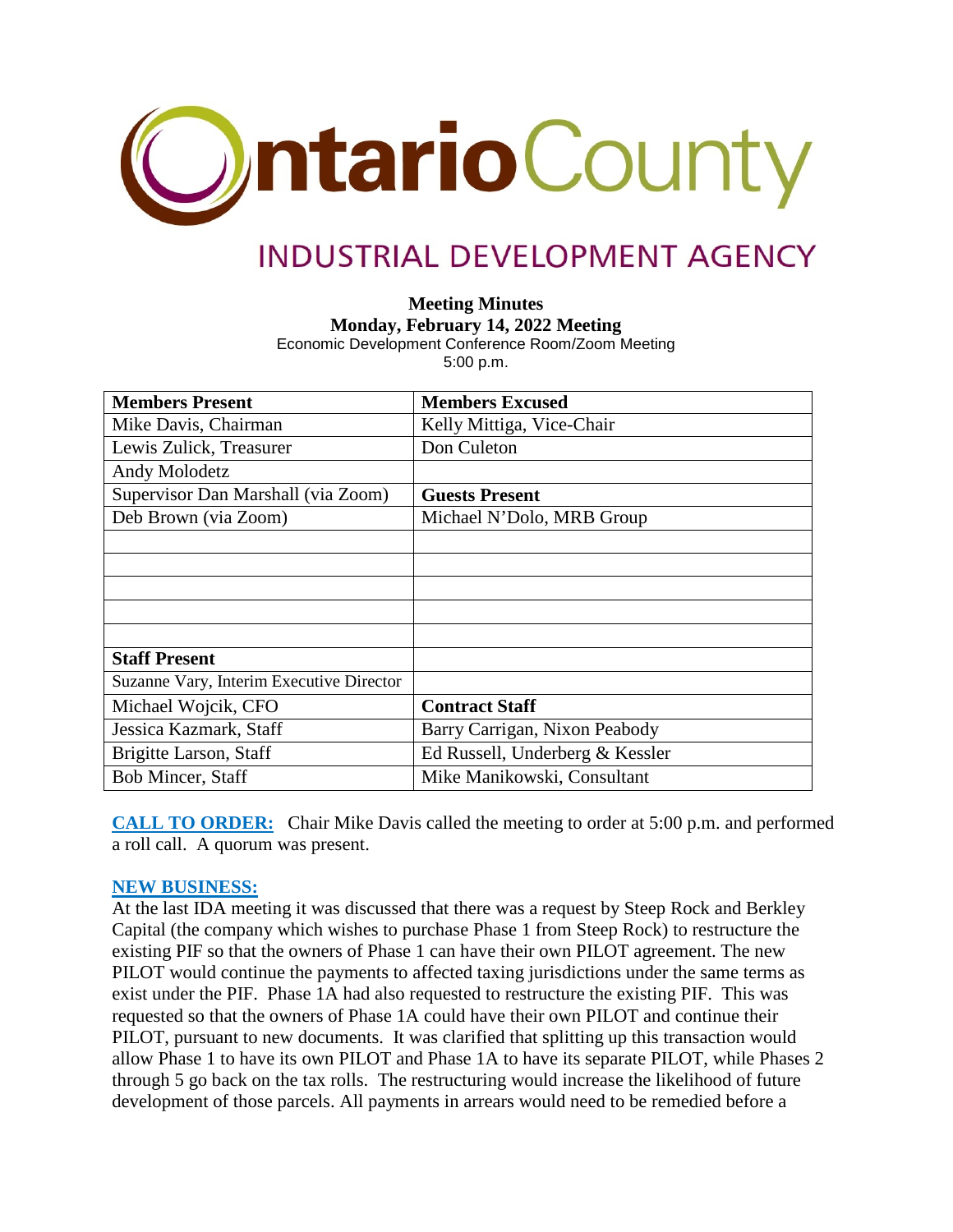closing is held. Public hearings for Phase 1 and Phase 1A were authorized by the Board and held this afternoon.

# *Pinnacle North Phase 1:*

Suzanne Vary stated that a public hearing was held, with no comments.

Mike N'Dolo from the MRB Group presented the cost-benefit analysis for Phase 1, noting that there are some special considerations due to the history and nature of the request. Referencing the Executive Summary, Mike stated that the estimate of PILOT payments over the presumed 19-year term of the New PILOT will total \$3.2 million. This amount is equal to the payments that would have been made under the Old PILOT agreement. Mike also shared that together the household spending and onsite employment yields an estimated 40 FTEs generating \$1.5 million in wages.

*Andy Molodetz made a motion to authorize and induce the New PILOT agreement for Phase 1. Deb Brown seconded the motion. Unanimously approved. Motion carried.*

## *Pinnacle North Phase 1A:*

Suzanne Vary stated that this area is Young Lion Brewery. Sue also shared that a public hearing was held, also with no comments.

Mike N'Dolo presented the cost-benefit analysis for Phase 1A, noting that this area is Young Lion Brewery. The MRB Group used the same analysis as Phase 1. The retained jobs are currently at Young Lion Brewery, estimated at 13.5 FTEs generating \$876,880 in wages. *Supervisor Dan Marshall made a motion to authorize and induce the New PILOT agreement for Phase 1A. Lew Zulick seconded the motion. Unanimously approved. Motion carried.*

# *Pinnacle North Phase 1 fee request:*

Barry Carrigan explained that Pinnacle North Phase 1 has requested to base the IDA fee for this transaction on the existing mortgage. Currently that amount is \$26,108,559, resulting in a \$261,000 IDA fee.

It was clarified that the IDA has already received a fee for this project. It was also discussed that this request is within the authority of the IDA, although it is not common. *Lew Zulick made a motion to authorize the fee request. Deb Brown seconded the motion. Unanimously approved. Motion carried.*

## **OLD BUSINESS:**

## *Task Order for Paving Project:*

Bob Mincer explained that this Task Order is part of the Capital Improvement Plan for the airport. This includes the engineering design services, provided by McFarland Johnson, for Phase II of the main apron rehabilitation as well as the main apron taxi line, marking, signage and construction. Bob stated that the Agency share is estimated at \$16,200. It was discussed that all upcoming projects have been coordinated together.

*Andy Molodetz made a motion to approve signature of Task Order #02. Lew Zulick seconded the motion. Unanimously approved. Motion carried.*

# *NYS DOT capital grant:*